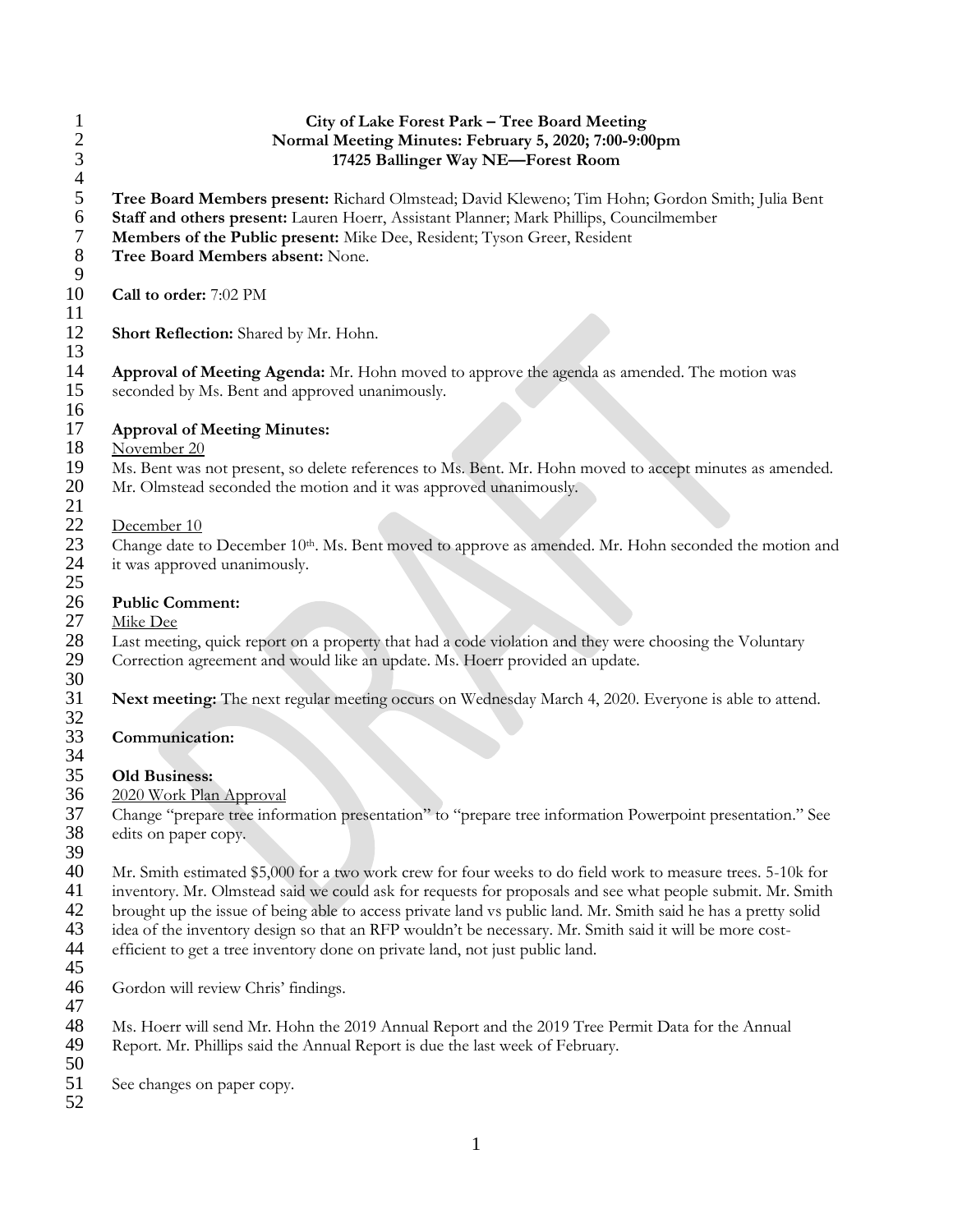1 Mr. Olmstead motioned to approve 2020 Work Plan as amended. Mr. Hohn seconded the motion and it was approved unanimously. approved unanimously. 3 4 Finalizing Tree Code Amendments<br>5 Mr. Smith brought up that on 16.14 5 Mr. Smith brought up that on 16.14.160 it doesn't mention tree inventory. Board members agreed it doesn't need to be added.  $7\over 8$ 16.14.010, keep as is (ignore paper copy changes). 9 10 Ms. Bent suggested 16.14.140, add "annually to the end." Ms. Hoerr will review with Mr. Bennett and Ms. 11 Adams. Board members agreed.  $\frac{12}{13}$ 13 Mr. Hohn explained his rationale for the definition of grove. Mr. Phillips noted to delete the quotation mark at the end. at the end. 15 16 Tree Board noted they would consider expanding list of exceptional trees later. Beyond native trees, it gets hard to draw a line. hard to draw a line. 18 19 Mr. Olmstead moved to change with the minor amendments and suggested changes. Mr. Hohn seconded and approved unanimously. approved unanimously.  $\frac{21}{22}$ 22 Mr. Smith brought up the issue of "topping" definition. Ms. Hoerr can bring to Ms. Adam's attention. Lack 23 of wording about a primary leader. Seems illogical, and more like "pruning reduction."  $\frac{24}{25}$ 25 Mr. Smith moved to replace the definition of topping with "topping means the removal of the primary leader<br>26 or the whole top of a tree." Mr. Hohn seconded and it was approved unanimously. 26 or the whole top of a tree." Mr. Hohn seconded and it was approved unanimously. 27 28 Recruitment Strategies for New Members<br>29 Mr. Hohn said Ms. Regina Fletcher said sh Mr. Hohn said Ms. Regina Fletcher said she is too busy. 30 31 Ms. Hoerr said she would do a social media plug in the coming weeks. 32<br>33 33 <u>Budget for 2020</u><br>34 Discussed as part Discussed as part of the work plan discussion. 35 36 KCD Urban Forestry Grant Update and King County Waterworks Grant Update<br>37 Ms. Bent explained her handout and her meetings with the King County Waterwo 37 Ms. Bent explained her handout and her meetings with the King County Waterworks grant person (Elizabeth 38 Loudon) and the King Conservation District grant person (Mike Lasecki). Loudon) and the King Conservation District grant person (Mike Lasecki). 39 40 Ms. Bent said the KCD grant does not have any City matching required, but the landowners have to match 41 10% of the funds. She proposed a 1-2 week pilot of this year to have a crew start the work of some of the removal to have a better idea of what the work will look like in the future. And then coordinate the rest of removal to have a better idea of what the work will look like in the future. And then coordinate the rest of the 43 crew work to coincide with the KCD grants. 44<br>45 Ms. Hoerr will resend the document summarizing KCD grants. 46 47 Tree Intern's Studies Update<br>48 Ms. Hoerr said she will work Ms. Hoerr said she will work on getting these ready for review. 49 50 Tree Canopy Report Update 51 Ms. Hoerr said that Mr. Overdorf sent a Powerpoint presentation today at 6pm but she will check back in to<br>52 confirm that we got the methodology and the other deliverables. confirm that we got the methodology and the other deliverables.